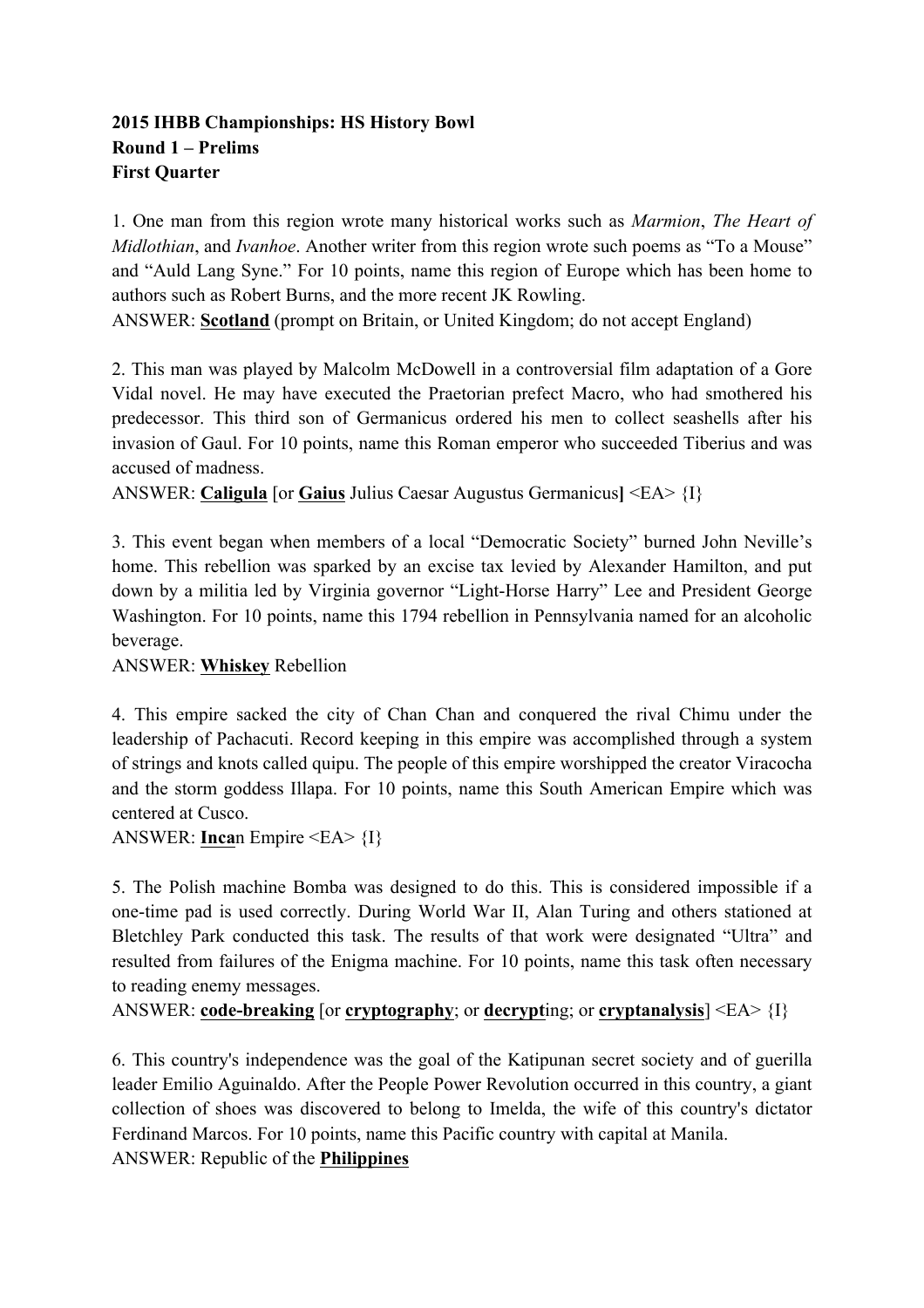7. After heading off a Danish invasion in support of Edgar the Aetheling, this king launched a subjugation campaign called the Harrying of the North. Late in his reign, he completed a great survey of England called the Domesday (**pr. DOOMS-day**) Book. For 10 points, name this Duke of Normandy and King of England who won the Battle of Hastings.

ANSWER: **William the Conqueror** [or **William I**; prompt on "William"] <EA> {I}

8. Diane Arbus photographed a boy holding a toy hand grenade in this place. Christo and Jeanne-Claude constructed a series of orange cloth gates here. In *The Catcher in the Rye*, Holden asks where the ducks that live here go in the winter. For 10 points, name this green space designed by Calvert Vaux and Frederick Law Olmsted, a large park in the New York borough of Manhattan.

ANSWER: **Central Park** (prompt on Manhattan or New York until mentioned) <EA> {I}

# **Second Quarter**

1. This president broke tradition by delivering State of the Union addresses in person. This president's campaign strategies included his "New Freedom" platform and the slogan "he kept us out of war." This president issued the Fourteen Points and supported the League of Nations. For 10 points, name this U.S. President who served during World War I? ANSWER: Woodrow **Wilson**

BONUS. Prior to becoming U.S. President, Woodrow Wilson served as Governor of what American state, home to the cities of Newark and Trenton?

### ANSWER: **New Jersey**

2. The losers in this battle utilized the "hedgehog" strategy of General Navarre, which failed when opposing artillery was placed in the surrounding hills. It ended with an assault ordered by Vo Nguyen Giap. For 10 points, name this 1953-54 battle where a French garrison was defeated by the Viet Minh, ending the Indochina War.

#### ANSWER: Battle of **Dien Bien Phu**

BONUS: The accords where France withdrew from Vietnam were signed in what city whose namesake conventions establish the standards for international law on warfare? ANSWER: **Geneva**, Switzerland <JZ> {I}

3. In 1990, thirteen artworks were stolen from this city's Gardner Museum. A serial killer in this city strangled women with their own stockings. The Slater-Morrill Shoe Factory in this city's suburb of Braintree was the target of Sacco and Vanzetti's armed robbery. For 10 points, name this Massachusetts city, the site of a 2013 marathon bombing.

ANSWER: **Boston**, Massachusetts

BONUS: Tamerlan and Dzhokhar Tsarnaev, the brothers responsible for the 2013 Boston Marathon bombing, were in part of what ethnicity that fought Russia in two recent unsuccessful wars for independence?

ANSWER: **Chechen** (accept Chechniya)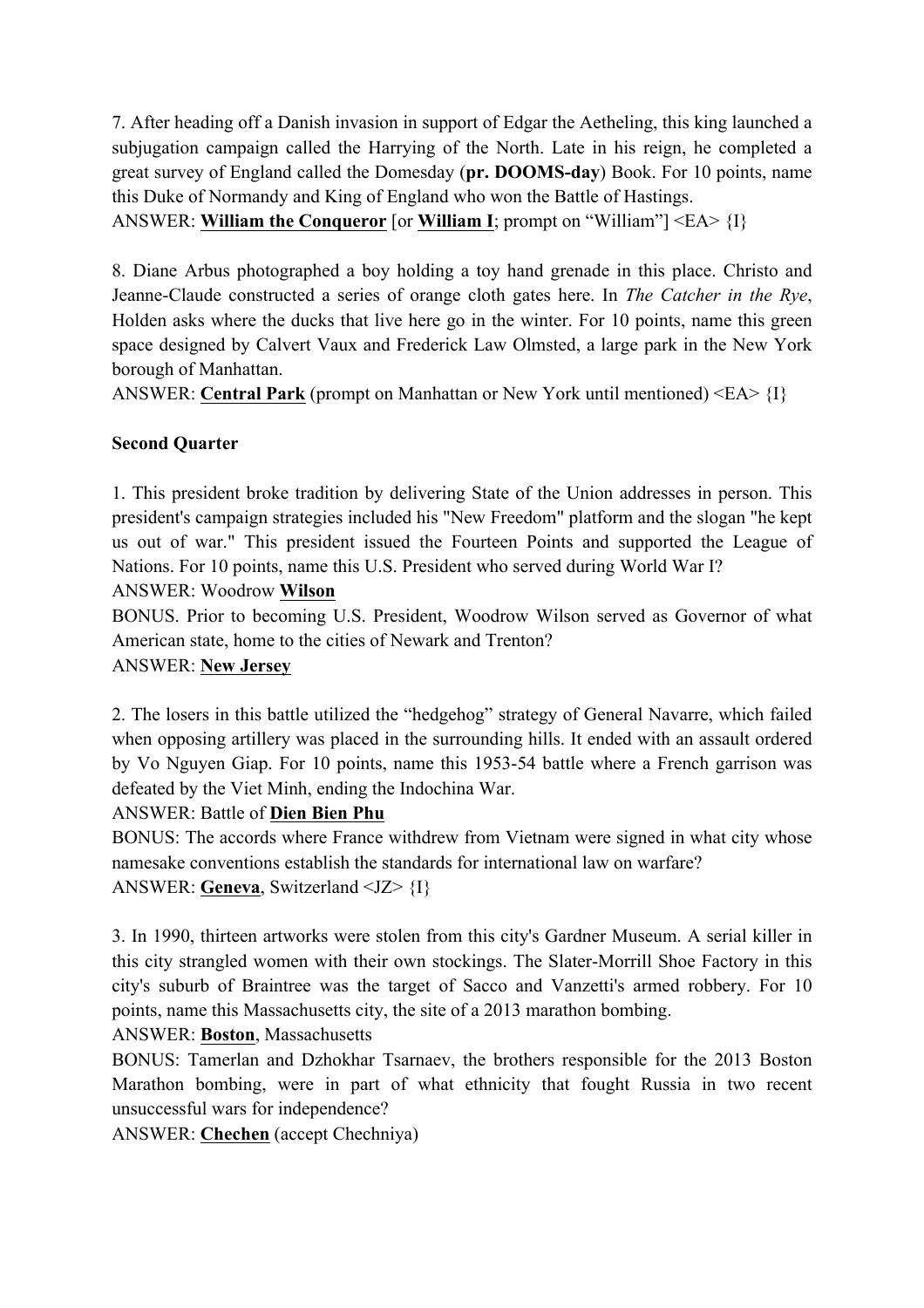4. During this conflict, Louis VII of France and his wife Eleanor of Aquitaine were ambushed at Laodicea by a Seljuk army. Pope Eugene III asked Bernard of Clairvaux to preach in favor of this conflict, which failed to achieve its main goal. For 10 points, name this 1145-1149 Crusade which saw the Christians fail to conquer Damascus.

### ANSWER: **Second Crusade**

BONUS: The first crusade had been called by what pope in the late  $11<sup>th</sup>$  century? ANSWER: **Urban II** (prompt on Urban)

5. This policy's implementation largely depended on the support of the British navy in enforcing its mandate, and its ultimate goal was to prevent the reclamation of former Spanish colonies. For 10 points, what policy by the fifth President of the United States proclaimed that European involvement in the New World would be opposed by the U.S.?

# ANSWER: **Monroe Doctrine**

BONUS: The Monroe Doctrine was expanded by a corollary proposed by what later U.S. President, arguing that the U.S. would intervene in Latin American/European conflict? ANSWER: **T**heodore **Roosevelt**

6. This organization's charter was signed in San Francisco in 1945 and took effect later that year. The only leader of this organization to die in office was Dag Hammarskjöld. Resolutions passed by this organization divided Palestine and authorized intervention in Korea. For 10 points, name this international organization with a fifteen-member Security Council.

ANSWER: **United Nations** [or the **U. N.**]

BONUS: Since 2007, which man has served as UN Secretary General? ANSWER: **Ban** Ki-Moon (prompt on "Moon")

7. This country is one of the few with more registered companies than citizens, and it has become the world's leader in false teeth production. In 2007, it was accidentally invaded by its Western neighbour which ironically is responsible for its defense. This country joined the UN in 1990 under the leadership of Prince Hans Adam II. For 10 points, name this European microstate whose location in the Alps has helped it develop its tourism sector.

#### ANSWER: **Liechtenstein**

BONUS: Which other small European nation was once home to 100,000 refugees fleeing fighting near the Gothic Line in 1944?

# ANSWER: **San Marino** <EA> {I}

8. The Kensington system, which educated this leader, was devised by John Conroy to instill weakness. This monarch's country bought a controlling share in the new Suez Canal decades after a marriage to Saxe-Coburg and Gotha's Prince Albert. For 10 points, name this British monarch who celebrated the first Diamond Jubilee in 1897.

ANSWER: Queen **Victoria** [or Alexandrina **Victoria**]

BONUS: Victoria was from what dynastic house, which names a city in Lower Saxony? ANSWER: **Hanover** [or House of **Hanover**] <MJ> {I}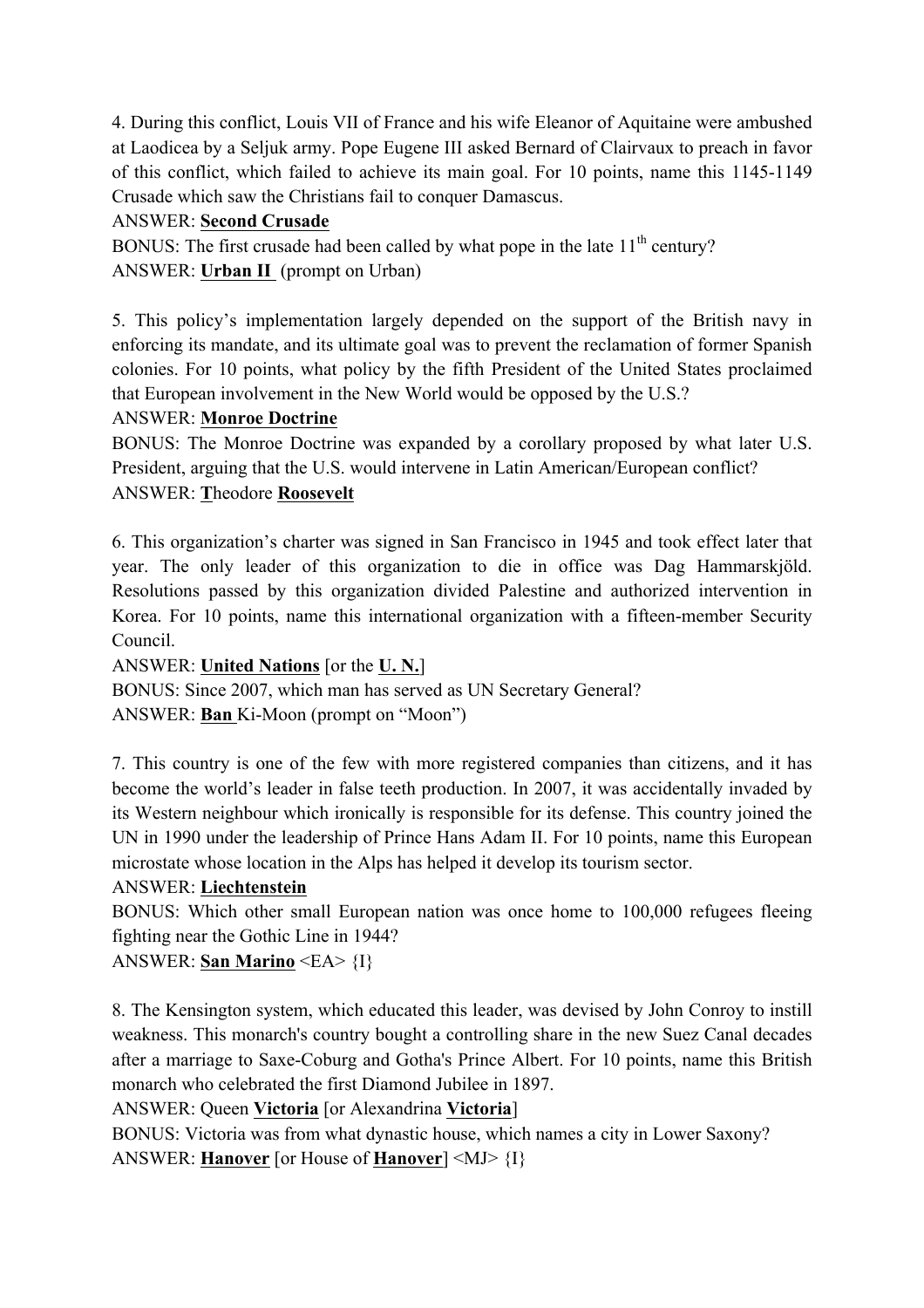**Third Quarter 60 Second Rounds** 

**Categories:**

# **SUBSTITUTIONS, IF ANY, MUST BE DONE BEFORE CATEGORIES ARE REVEALED!**

# **CANADA AND PEACEKEEPING, CRASSUS, AND THE MAORI**

CANADA AND PEACEKEEPING

What country was the site of a peace keeping mission during which Canadians... 1. Were part of the UN Emergency Force proposed by Lester B. Pearson to end the Suez Crisis? ANSWER: **Egypt**

2. Maintain the Green Line on a Mediterranean island divided between Turks and Greeks? ANSWER: **Cyprus**

3. Such as Romeo Dallaire tried to stop the genocide of Tutsis and moderate Hutus? ANSWER: **Rwanda**

4. Stopped a massacre during a crisis that killed Patrice Lumumba in Central Africa? ANSWER: **Democratic Republic of the Congo** [or **DRC**; prompt on **Congo**; do not accept "Republic of the Congo" or "ROC"]

5. Participated in a stabilisation mission after a coup ousting Jean-Bertrand Aristide? ANSWER: **Haiti**

6. Enforced a peace deal that set up an independence referendum for its oil-rich southern region?

ANSWER: **Sudan**

7. Served after it broke off from Yugoslavia and saw fighting near its cities of Dubrovnik and Split?

ANSWER: Republic of **Croatia** [or Republika **Hrvatska**]

8. Served under the aegis of UNMIT after violence following its 1999 separation from Indonesia?

ANSWER: **East Timor** [or **Timor-Leste**] <PL> {I}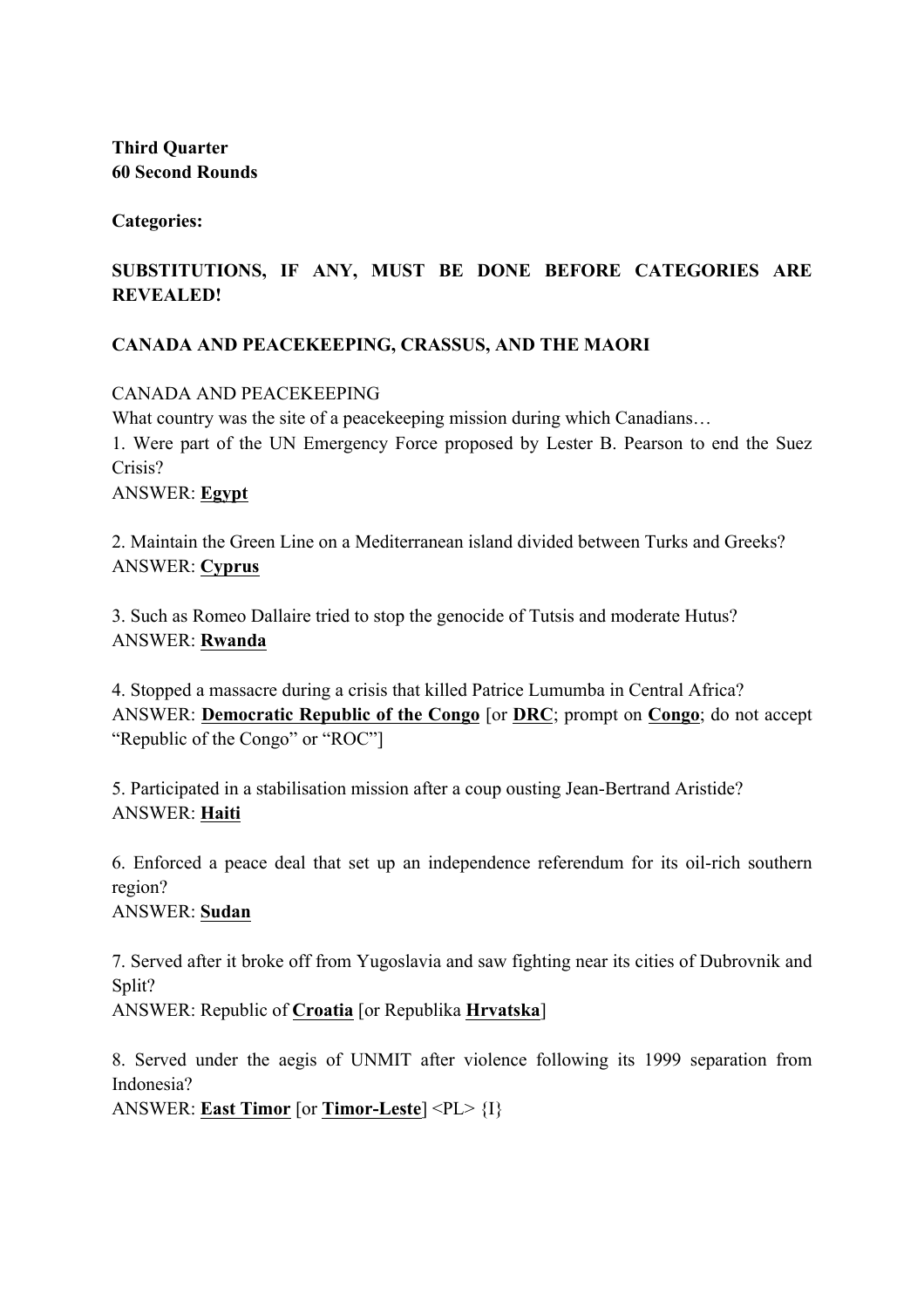**CRASSUS** Marcus Licinius Crassus… 1. lived in what ancient Republic before it became an Empire? ANSWER: **Rome** [or **Roman** Republic; or **Roman** Empire]

2. was in what upper social class, opposed to the plebeians? ANSWER: **patrician**s [or **patres**; or **senator**ial class]

3. joined what numbered governing alliance with Caesar and Pompey? ANSWER: First **Triumvirate**

4. helped put down what rebel trained as a gladiator by Lentulus Batiatus? ANSWER: **Spartacus**

5. died fighting what eastern nomads at Carrhae? ANSWER: **Parthia**ns [or **Arsacid**s]

6. had what substance poured down his throat after his death to mock his greed? ANSWER: molten **gold**

7. Was biographed in what Greek historian's *Lives* in a parallel with Nicias? ANSWER: **Plutarch** [or **Ploutarkh**os]

8. Founded what type of service to profit off public disasters, often buying the areas it served?

ANSWER: **fire** brigade [or **fire**fighting agency; or **fire**men; or **fire** insurance; or **bucket brigade**]  $\langle MJ\rangle$   $\{I\}$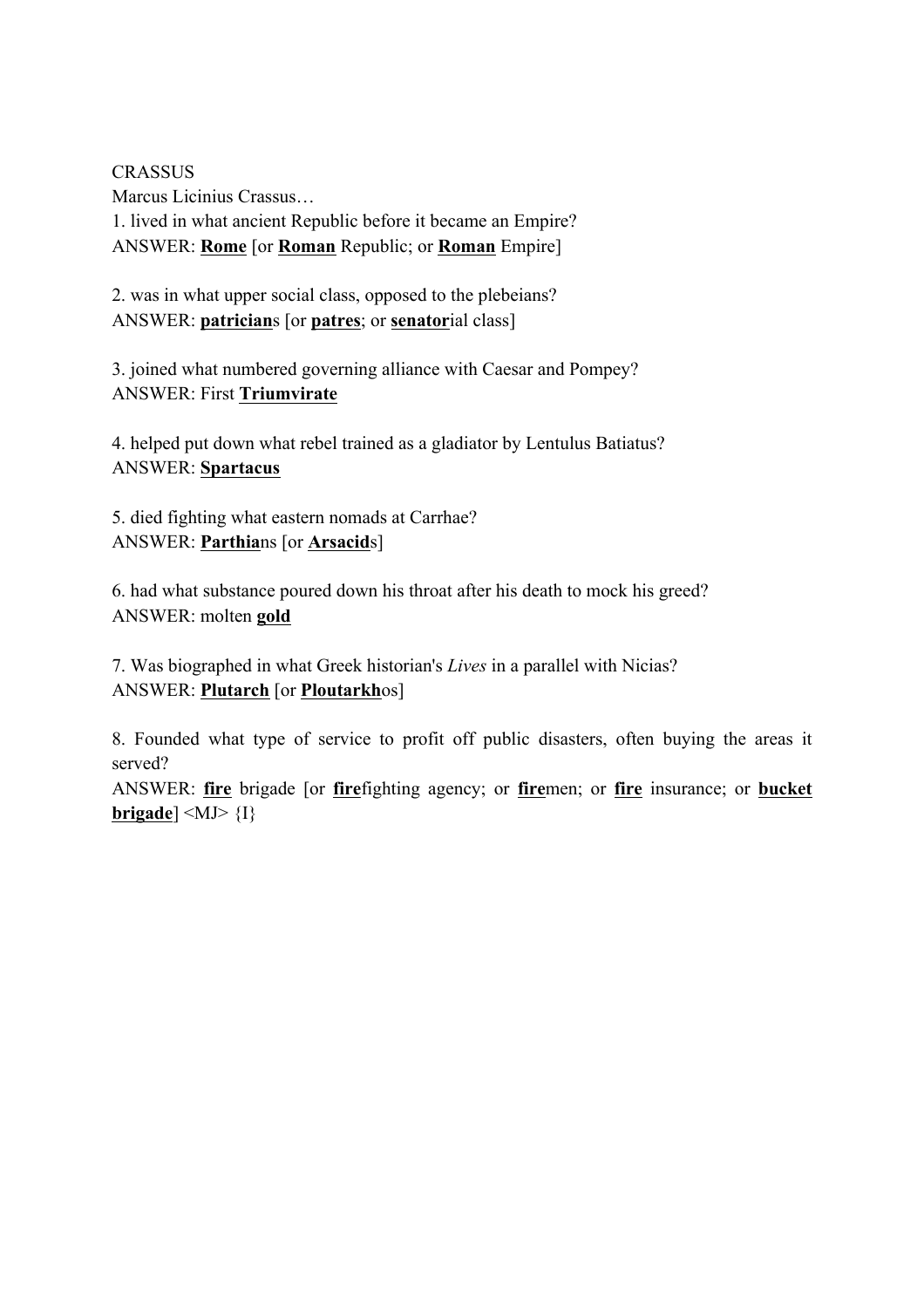THE MAORI The Maori people... 1. Live in what island nation east of Australia? ANSWER: **New Zealand** [or **Aotearoa**]

2. Decorated their bodies with what ink designs? ANSWER: **tattoo**s

3. Had what sort of sacred prohibitions found in many Polynesian cultures? ANSWER: **tapu** [or **taboo**s; or **kapu**]

4. leased land to herders of what mammal of genus *Ovis*? ANSWER: **sheep** [or **ram**s]

5. belong to what wider ethnic group of people who also live in Fiji and Tonga? ANSWER: **Polyneisan** <MJ> {I}

6. do what type of warlike dance now done by the All Blacks rugby team? ANSWER: **haka**

7. received what kind of pre-rifle gun from the British? ANSWER: **musket**s

8. signed what 1840 treaty curbing their sovereignty with William Hobson? ANSWER: Treaty of **Waitangi**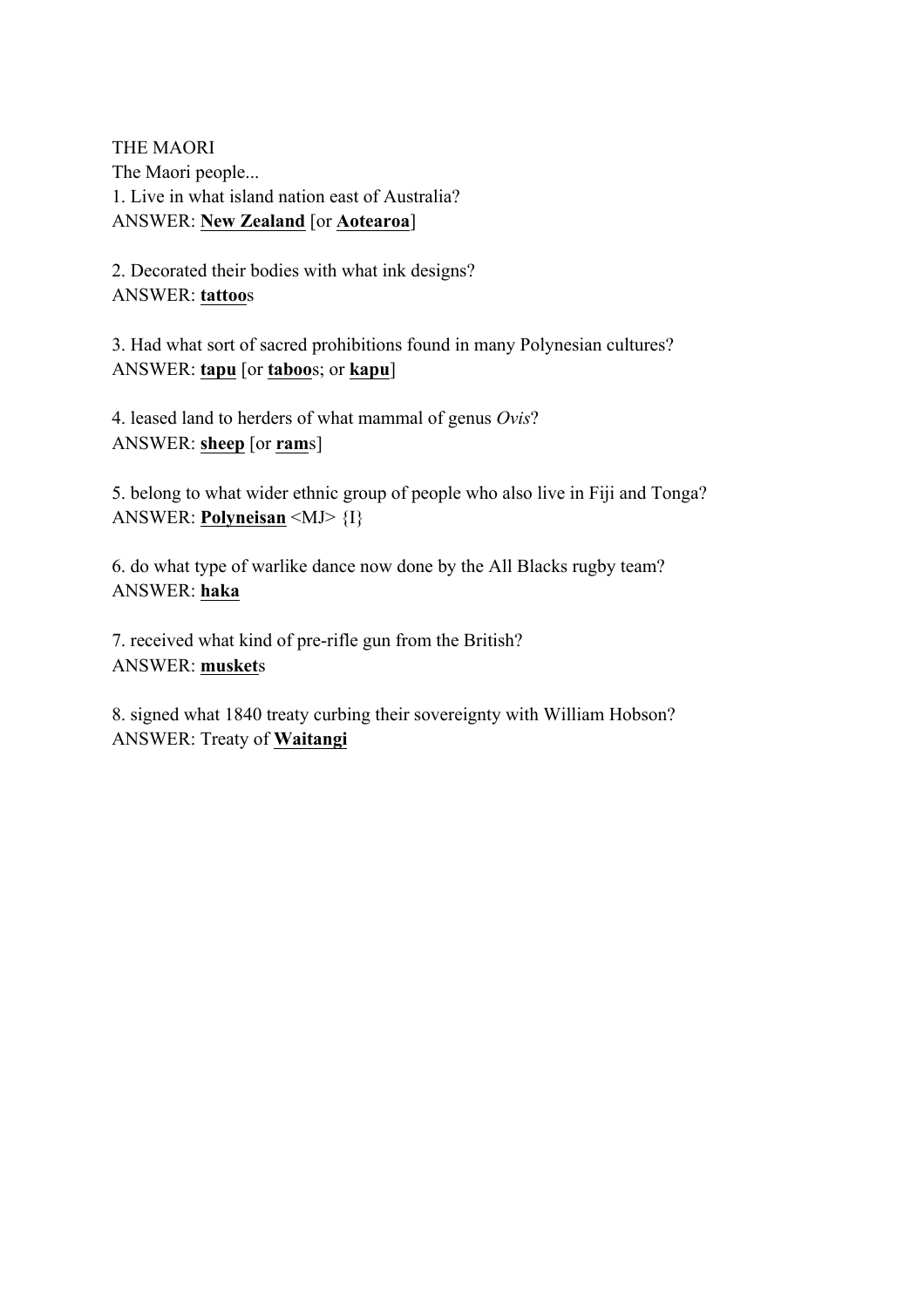#### **Fourth Quarter**

1. **Binet's [bih-nays] formula gives values of a sequence named after this man, and the ratio between those values approximates the** (+) **golden ratio. This mathematician developed his most famous result by considering the monthly reproduction of** (\*) rabbits. For 10 points, identify this mathematician whose book *Liber Abaci* introduced a sequence beginning 1,1,2,3,5.

ANSWER: Leonardo **Fibonacci** [or Leonardo **Bonacci**; or **Leonardo of Pisa**]

2. **This man referenced the Prelude to** *Tristan and Isolde* **in the opening of his onemovement Symphony #7. Robert Kajanus interpreted the Andante of his Symphony #2 in D Major as a (+) "broken-hearted protest," and his violin concerto was described by Donald Tovey as a "polonaise for polar bears." A nationalist piece by this man was performed under names such as** *Impromptu* **to evade (\*)** Russian censors, and he depicted scenes from the Kalevala in tone poems such as *The Swan of Tuonela*. For 10 points, name this composer of *Finlandia*.

ANSWER: Jean **Sibelius** <CW> {I}

3. **One member of this group aided in the smashing of H.H. Asquith's windows. This movement organized the Mud March, and was targeted by the Cat and Mouse Acts. This movement accomplished its main goals with the passing of the 1918 (+) Representation of the People Act and the 1928 Equal** (\*) Franchise Act. For 10 points, name this movement headed by leaders such as Christabel and Emmeline Pankhurst. ANSWER: **women**'s **suffrage** movement in the United Kingdom [accept clear synonyms and equivalents, like "the campaign for **women**'s right to **vote**]

4. **This group, which was a rank below the druzhina, benefited from the Mestnichestvo system. The power of this group was opposed by the creation of twelve collegia and by the formulation of civil service in the (+) Table of Ranks. Members of this group made up a namesake** (\*) Duma assembly, wore hats called gorlatnaya and carried silver tokens if they paid the beard tax. For 10 points, name this group targeted by Peter the Great's reforms, Russia's traditional nobility.

ANSWER: **boyar**s [prompt on "Russian nobles" or similar answers] <JB> {I}

5. **A document opposing this policy begins, "The People Shall Govern!" This policy officially began with the 1948 election of the Reunited National Party under D. F. Malan. This policy's Terrorism Act led to (+) Steve Biko's [bee-kohs] death in police custody, and it was opposed by (\*)** Nelson Mandela. For 10 points, name this policy of South African racial segregation.

ANSWER: **apartheid**